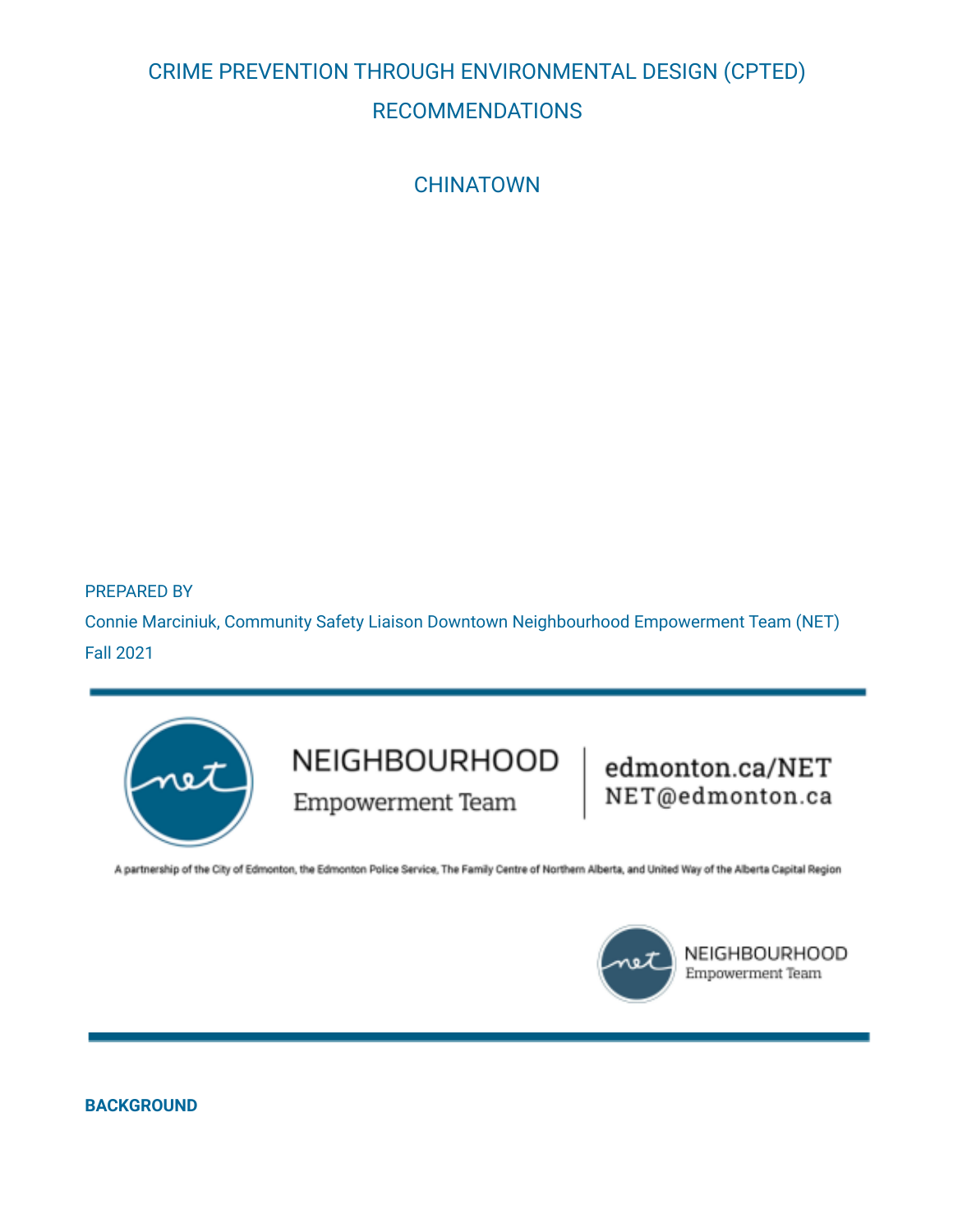Crime Prevention Through Environmental Design (CPTED) audits and subsequent recommendations are grounded in the principles of *surveillance*, *access control*, *territoriality* and *maintenance*. These First Generation principles are central to designing and modifying environments in ways that are more likely to reduce criminal opportunity and activity as well as to deter disorder behaviour. Conversely, utilizing the principles in design should increase intended users of spaces and prosocial activities.

Recently a more holistic approach has been reflected in CPTED with the introduction of Second Generation principles which look beyond physical design and account for social context. Second Generation CPTED includes principles of *social cohesion*, *connectivity*, *community culture* and *threshold capacity*. Often the impact of these principles are more difficult to capture and do not appear as closely linked to crime prevention; nonetheless they are just as relevant to community safety as are First Generation principles. Although a community building approach has always been advocated for within CPTED, the Second Generation more clearly connects community involvement to implementing strategies.

Although the principles of Crime Prevention Through Environmental Design have had success in increasing the perception and realities of community safety, it is important to note that no single strategy will remedy all concerns. There is an interconnection between strategies and principles and there is the impact of the larger context in which a space exists. There is also the possibility that strategies can have both positive and negative consequences. Therefore time should be taken to explore possible unintended consequences and develop strategies to mitigate negative impacts. Due to the ever changing context and varying impacts it is good practice to implement strategies, monitor for impact and adjust as necessary. This practice is particularly important in an environment where conditions appear entrenched and regressing is likely to occur. Often it is during this monitoring and upkeep phase when individuals may see little success and feel defeated, especially if strategies need to be reapplied to prevent any slippage on impact.



NEIGHBOURHOOD Empowerment Team

1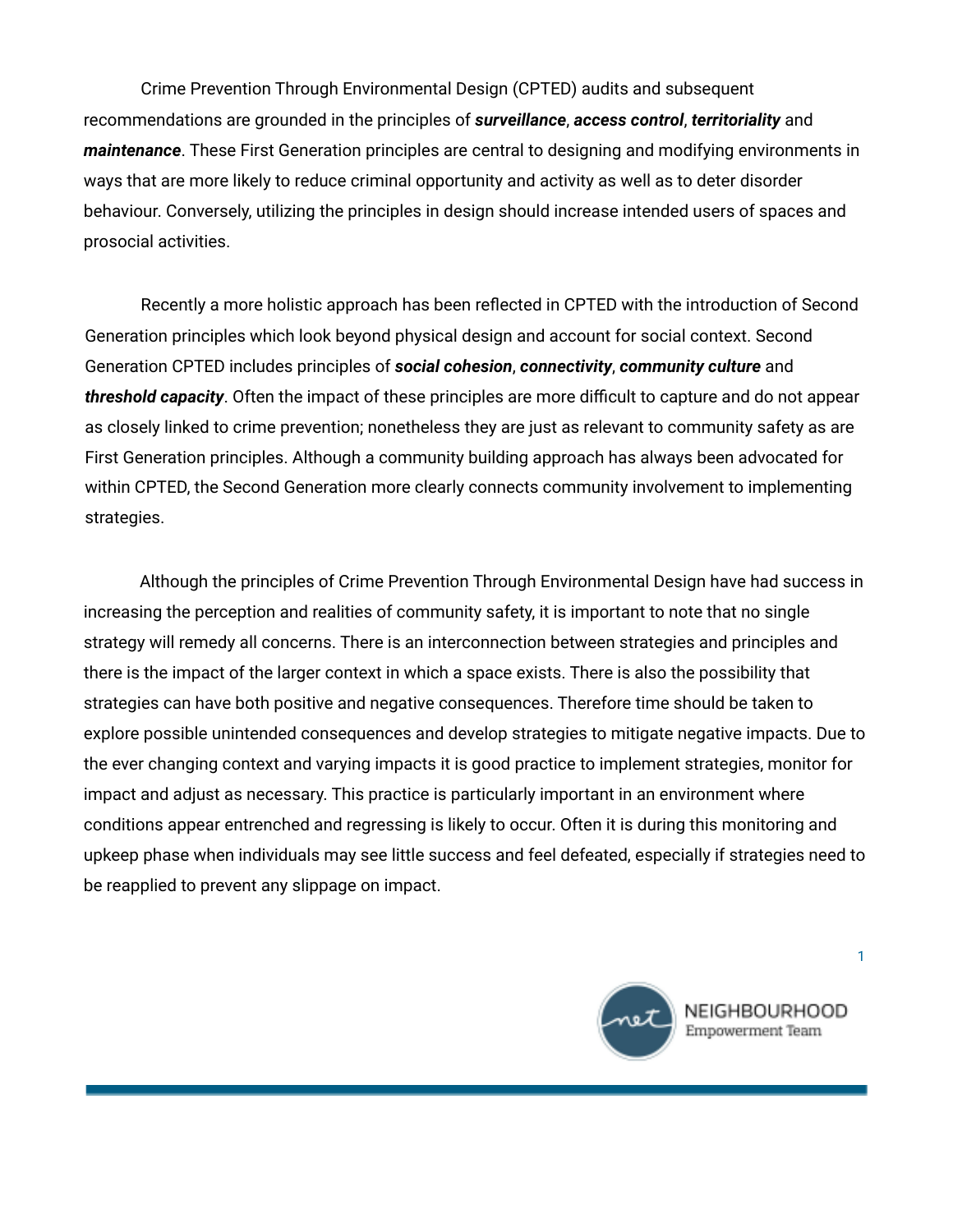### **HISTORY**

Chinatown has a significant history and contribution to culture in the city of Edmonton. Although the space and dynamics have changed over the years, and a division between the north, commercial area and southern cultural area is evident, the footprint identified by the City of Edmonton as being part of the Chinatown and Area Business Improvement Area is generally north of 105 Avenue to 110A Avenue and east and 101 Street east to and including much of 97 Street. The cultural influence extends into a portion of the Downtown Business Association and Quarters Redevelopment area as well as Louise McKinney Park where the Chinese Gardens are located. It is important to note that there is a concentration of support services and social agencies within this space and in the community of McCauly and its neighbours Boyle Street and Central McDougall. The Royal Alexandra Hospital, numerous faith organizations and the ICE District are also in close proximity and are influential. This area and McCauley are consistently among the highest Edmonton Police Service call for service and crime and disorder neighbourhoods in Edmonton. Many conversations regarding the revitalization of Chinatown include themes around safety. That being said, concerns are likely to be a result of the larger complex social context as opposed to any one feature of the neighbourhood.

Many of the concerns and issues regarding safety in Chinatown are not new and are not necessarily a result of the businesses, clients/customers, or residents, rather there is a much greater context and dynamic influencing the area. Factors such as proximity to the downtown core, concentration of predatory retailers, social agencies, availability of similar goods/services being more widely accessible, generational and cultural perspectives, abandoned properties, etc. are influencing the ability to tackle issues and achieve success. There have been many stakeholders, residents, businesses and property owners who have attempted to impact change over many years in regards to very complex and entrenched dynamics. The writer is not naive to how deflated those involved may feel nor does the writer assume to have expertise over the dynamics in the space or intricate knowledge of the numerous strategies implemented or underway. Therefore the following recommendations are offered with the utmost respect for the experiences of those who have placed considerable effort into the area.



NEIGHBOURHOOD Empowerment Team

 $\mathfrak{p}$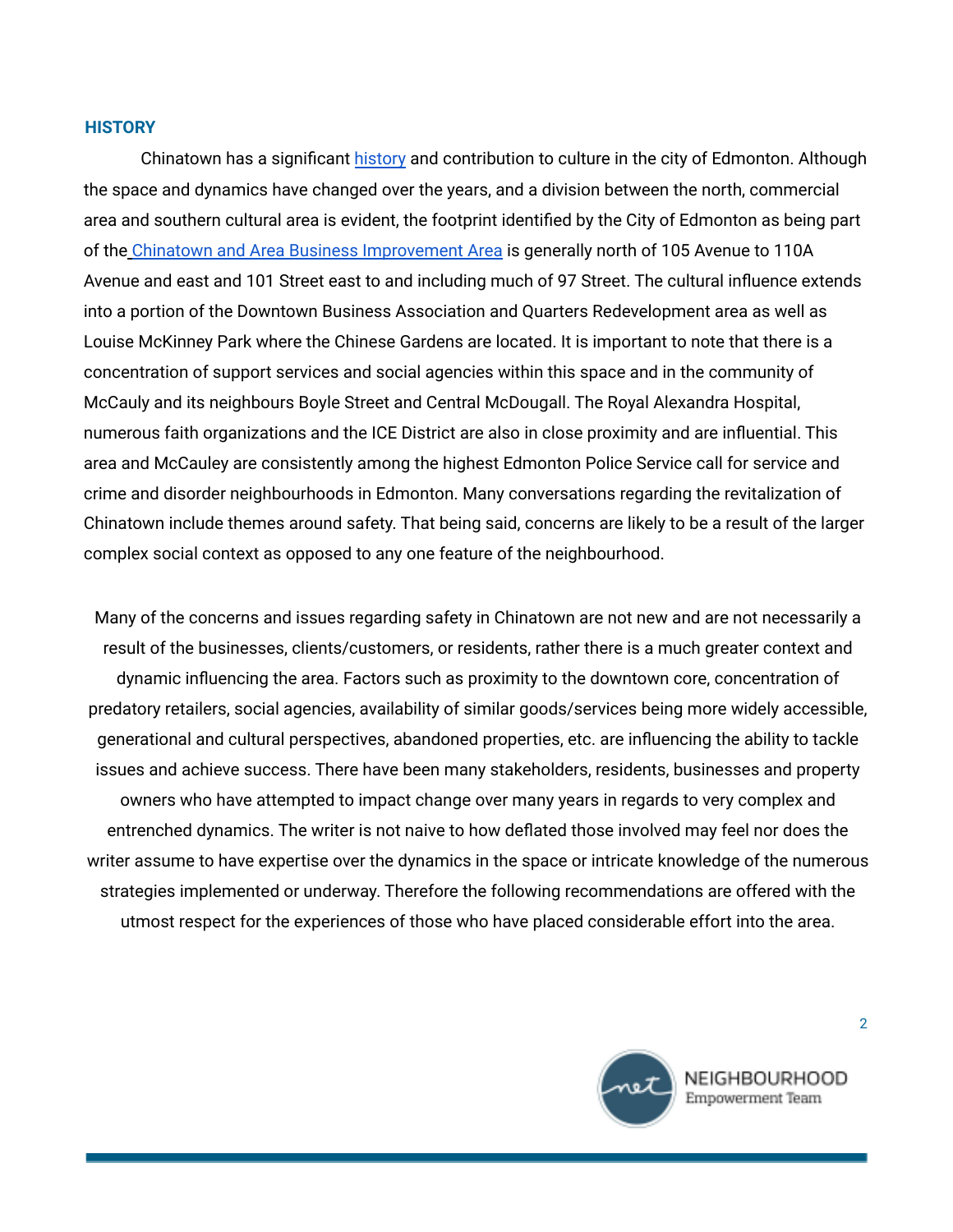# **FIRST GENERATION CPTED**

One goal of First generation strategies is to decrease the sense of anonymity while establishing who the guardian is and increasing the sense of ownership. This is done by applying multiple strategies across different principles, while ensuring that the ongoing application and maintenance of efforts is being realized.

# **THE PRINCIPLES 1**

**Surveillance:** *decrease the sense of anonymity by increasing areas where people are being observed (real or perceived). Measures range from natural and informal to formal and mechanical.*

Access control: strategies which limit access to a location in favor of intended users while increasing the *perceived risk of antisocial behaviour.*

Territoriality: means of establishing a sense of ownership of a space, who has a vested interest in the *space and who is responsible for the area. Defining public, semi-private and private space contributes to establishing territoriality.*

Maintenance: the regular care and upkeep of a property which conveys a sense of pride of ownership and *increases the perception that someone regularly attends to property to ensure it is in good repair.*

<sup>1</sup> Adapted from the Edmonton Police Services CPTED Assessment Template and The International CPTED Association (ICA) Primer in CPTED - What is CPTED?

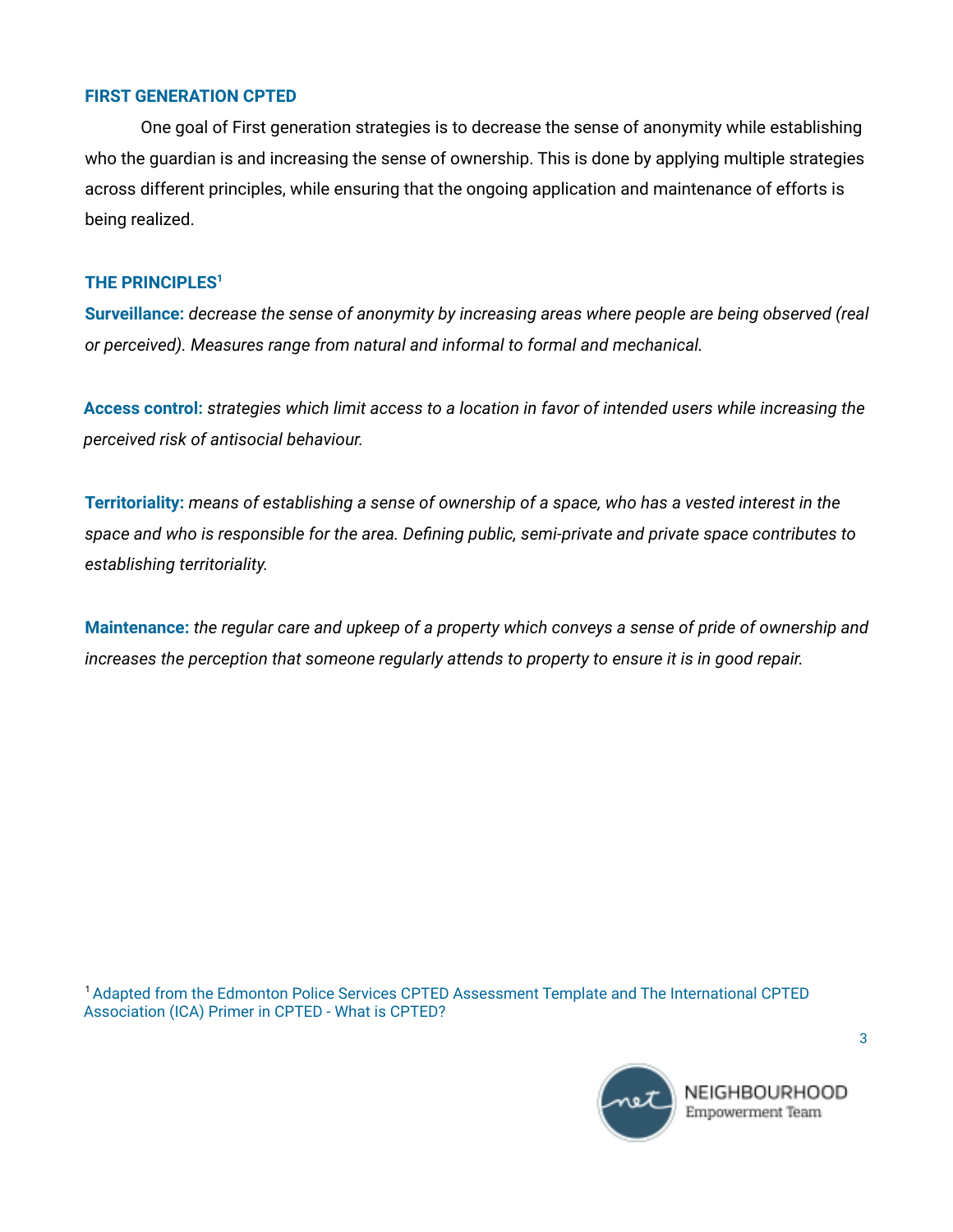# **RECOMMENDATIONS**

Typically CPTED audits and assessments evaluate properties individually and make unique recommendations for each location. However, when considering First Generation principles, there are a number of 'universal' strategies that would apply to most, if not all locations. Therefore the following set of recommendations are applicable to most locations and are only roughly categorized by their principle due to the overlapping impact strategies can have.

Target hardening measures to all entrances and access points must be evaluated, including any pedestrian accesses, delivery doors/loading docks and windows. Generally door frames should be made of metal as should doors and which should have a solid core, unless they are glass. In this case shatter resident film is recommended. Deadbolts should have a minimum of 1 inch throw and a full length strike plate is recommended to deter attempts to pry doors. There should be a locking mechanism for any windows that can be opened and they should be treated with shatter resistant film as well. Depending on the nature of the business and the customer base, additional measures such as access cards or visitor sign in could be deemed appropriate. The business type and floor plan may also dictate if additional measures can be taken, ie. a hostess stand or reception desk, strategically placed counters/barriers, or furniture act as control measures that convey messaging to differentiate semi-private and private spaces. Additional precautionary measures regarding the placement of cash registers or high valued products should be taken and these items should not be in the path of travel of an access point. Access control strategies can be less mechanical and more informal. Strategies such as welcoming walk-ins, asking if they have an appointment, or accompanying guests/customers/clients into semi private areas of the business can be considered. For sites that have rear or alley entrances, all access points should be treated similarly, if not with greater reinforcement. These spaces typically do not benefit from other CPTED strategies. Chimes signaling that someone has entered the business/ building can have a number of positive impacts. They notify staff that someone has entered the business and they will need to greet them and be attentive but they also reduce the sense of anonymity among patrons.

Natural surveillance strategies are ones which increase visibility in and around a space. Passers-by, patrons, staff or emergency services can perform this function. The ability to see into a site



NEIGHBOURHOOD Empowerment Team

4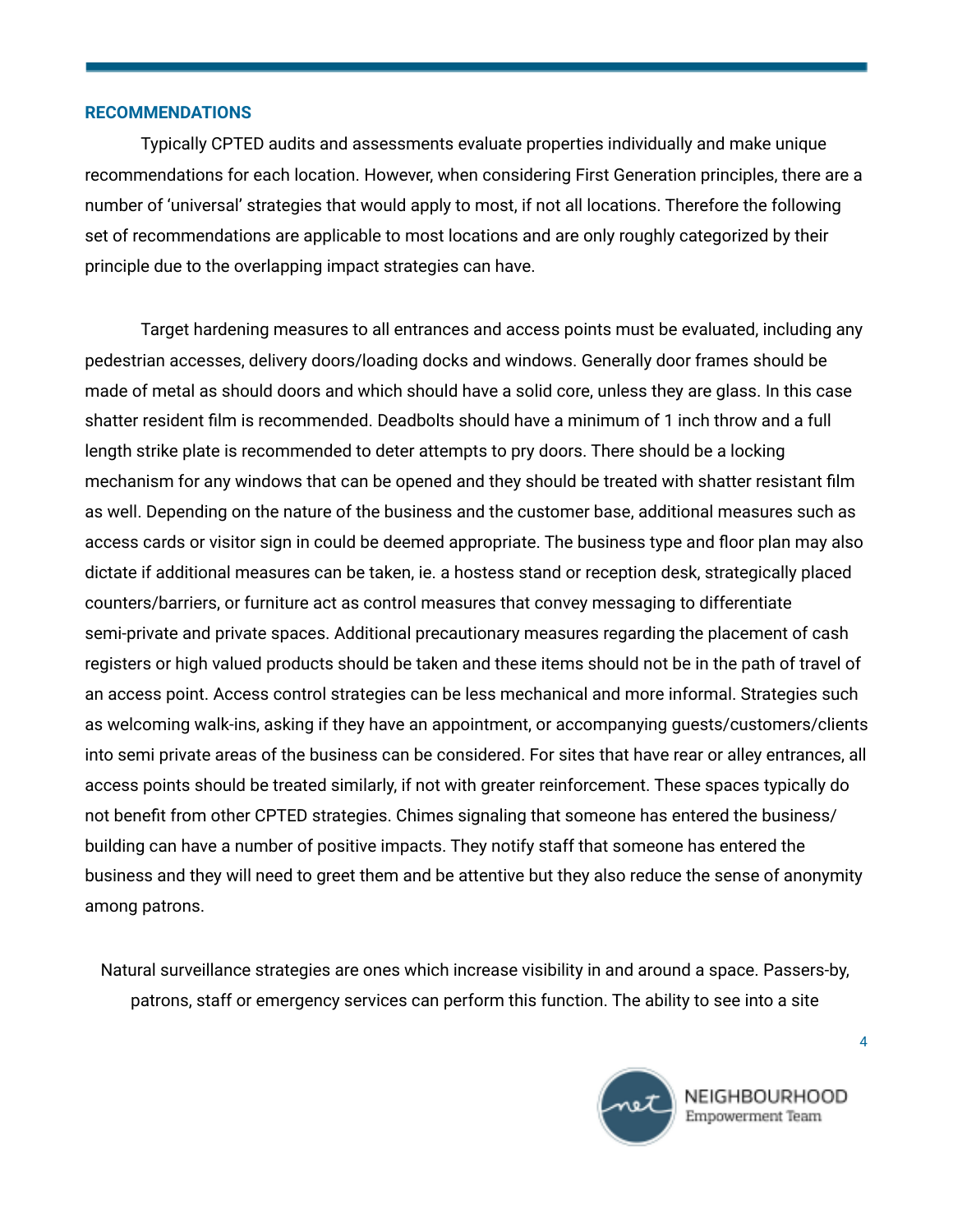is enhanced by reducing the number of obstructions between the inside and surroundings of a property and those who are capable of performing surveillance. Vegetation between the sidewalk and site, or windows covered with signage or otherwise obscured, inhibits the ability of passersby to casually observe. Poor sightlines offer areas of cover and increases the sense of anonymity, as well as the sense that one will not get caught because no one is able to see. It also prevents patrons and staff inside from anticipating what is outside of the site which could cause them to happen upon an unsafe situation upon exit. Therefore, any coverings on windows and doors should be very limited and any vegetation or other obstructions should be minimized. Products and structures inside of a business should be placed in a way that allows areas to be easily observed, this can be done by using low shelves, an open concept or convex mirrors. Staff consistently walking through and monitoring the space is important. Natural surveillance is enhanced by the effective use of lighting which should be bright white, LED and consistent around the exterior of a property, avoiding highs and lows. Mechanisms to avoid vandalism should be in place; light fixtures can either be out of reach or enclosed. Attention can be drawn to vulnerable areas by enhancing the lighting in the space. Motion sensor lighting can often be used effectively as they provide the perception that someone is present to turn them on. Businesses/neighbours can work together to increase lightings' effectiveness. For example; lighting may only need to be installed on one building to help illuminate the space between two buildings, as long as the fixtures are positioned in a way that lights up the whole space. Or lighting can be installed at wider intervals on one building if the adjacent building has lighting installed at the same interval but opposing locations. Mechanical and formal surveillance strategies include security cameras and security personnel. Well placed security cameras, ones that capture entrance points, areas that are difficult for staff to monitor or access infrequently and vulnerable areas (such as areas with higher priced merchandise) benefit from high quality/resolution video cameras. Sufficient lighting will help ensure that video quality is enhanced. Reputable dealers/installers are likely in the best position to inform camera location and angle to maximize coverage. Signage and messaging about cameras can decrease the sense of anonymity as can having various camera angles displayed on a monitor that patrons can see. Alley or infrequently used access points can greatly benefit from security cameras. As they would increase surveillance of those areas. It is important to note that if cameras are not continually monitored, having a high quality output can enhance the investigative benefit of the footage. Security personnel can help establish and reinforce expectations and boundaries, however



NEIGHBOURHOOD Empowerment Team

5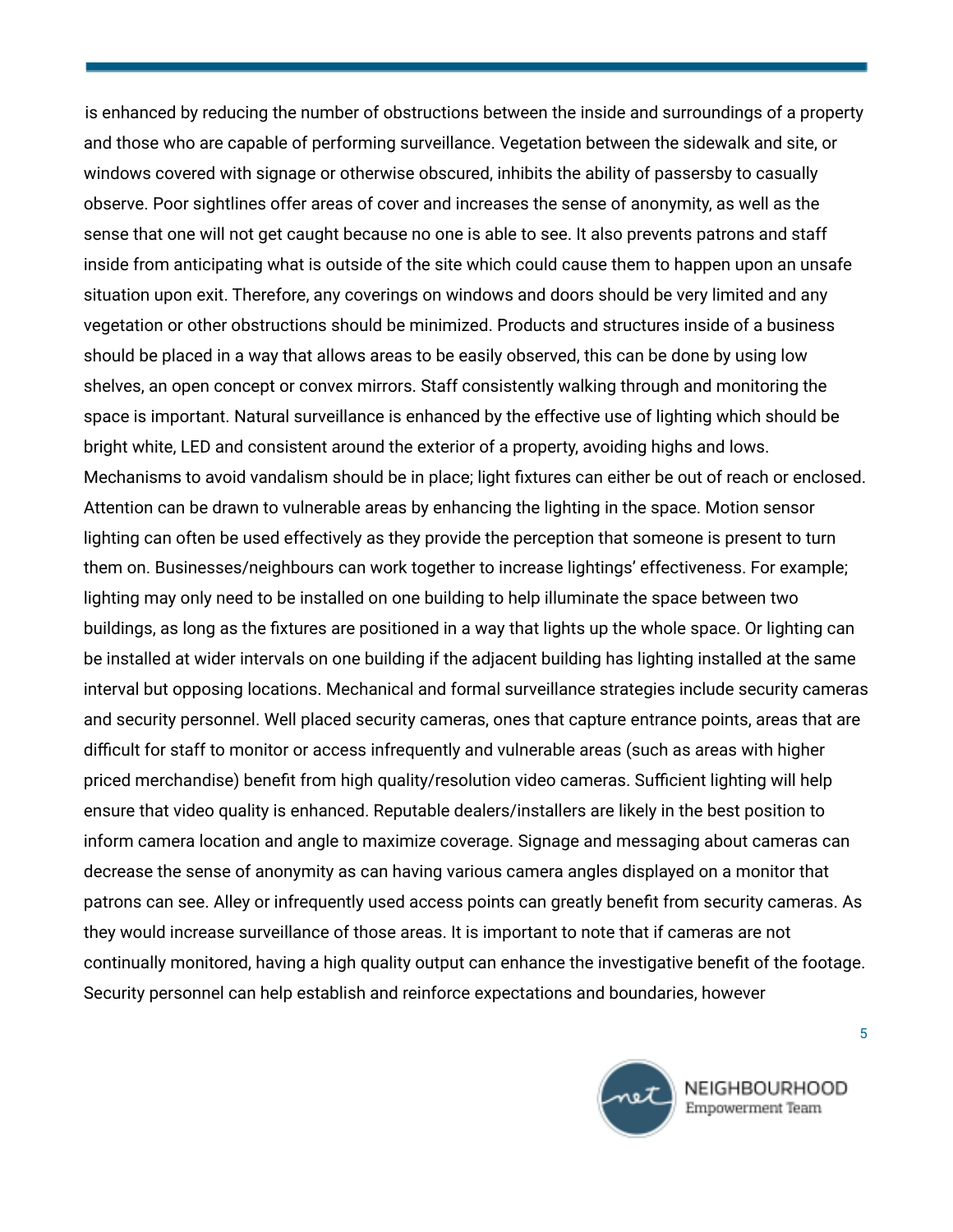their role must be clearly defined to ensure they are able to maintain their authority as well as their own safety.

A sense of vested interest and ownership of a space should be established. If the space is a business

the location/business name and address should be clearly displayed. This should be done on all entrances, especially if there is a back alley as it makes it easier for someone trying to determine their location and eases emergency services' ability to find a location. Welcoming signs and statements can be personalized and humanize the owners/staff, such as 'Family owned since 1984'. Information with behavioural expectations, such as 'limited cash on premises' or 'abusive behaviour' policies should be displayed. If the space is a parking lot, vacant lot or greenspace, efforts to delineate between public, semi-private and private property should be enacted. This can be done via landscaping and surface or

flooring treatments, signage, and access control measures. The guardian of the space should be identified in some way and similar strategies to enhancing safety should be used in these spaces, in fact, they may require a more concerted effort as they are more likely to be spaces identified as more anonymous. Although there are many efforts in place to identify and brand the larger area, there may be other opportunities that can be identified, potentially through beautification, streetscaping or artwork.

Maintenance efforts are essential to increasing community safety and these efforts transverse other CPTED principles. Territoriality and maintenance are connected in many ways; if a property is well maintained it signifies that someone frequents the area, there is someone who cares for and has concern over the area as well as decreases anonymity. A lack of maintenance indicates that a higher threshold of antisocial behaviour is acceptable. The development of a maintenance plan should be done and put into place alongside the implementation of any other First Generation strategies. This plan should identify a person who will monitor the property for any damage or vandalism, determine how and to whom that information will be reported and have a plan for repairs. If the property occupant is not the owner, a commitment from the property owner should be obtained. Naturally, the sooner damage can be repaired the better, this will prevent the further decline of the properties condition, convey that someone has a vested interest in the property and help establish responsible use and social norms for the area.

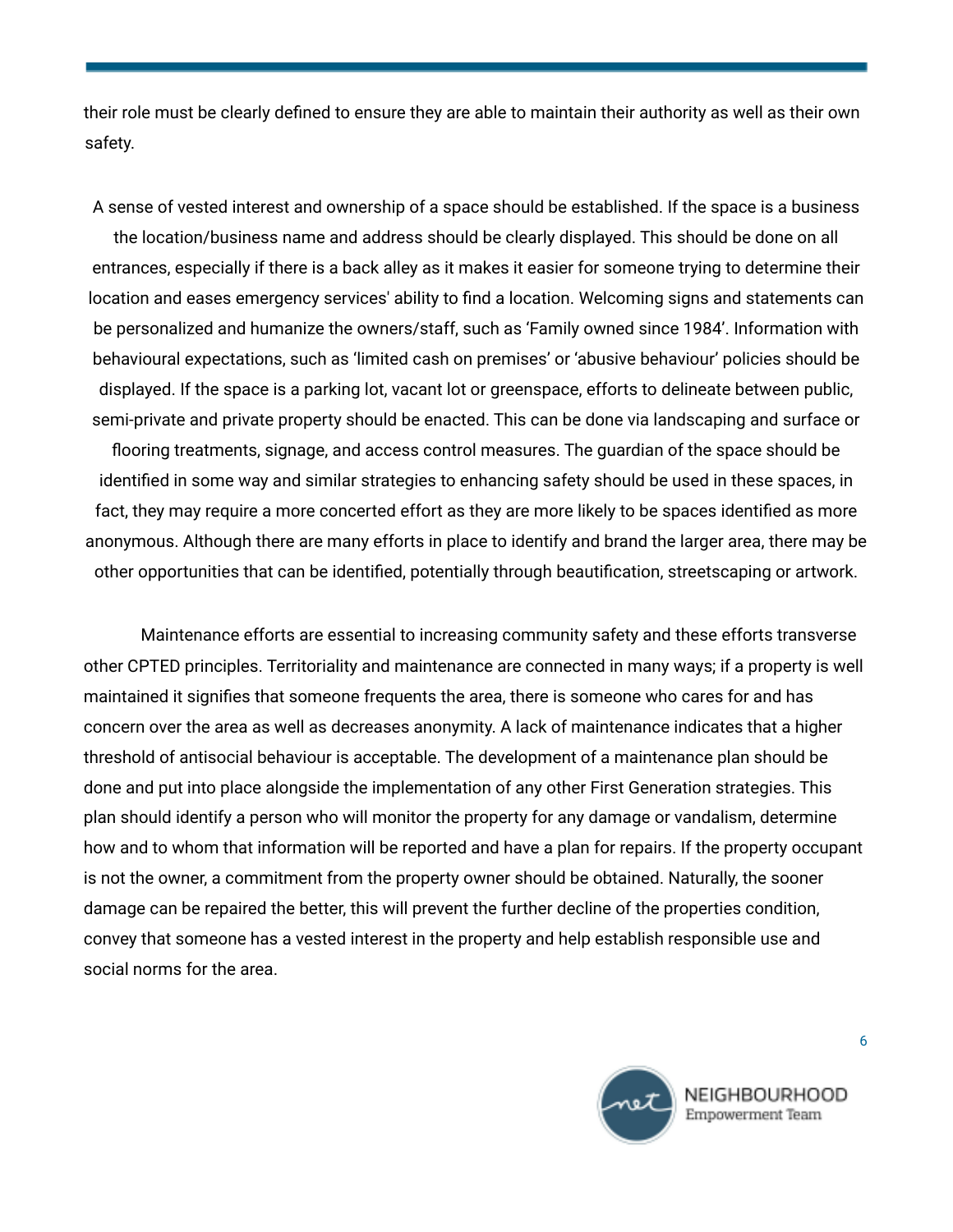Although addressing safety by way of reducing the opportunity for criminal behaviour is important, Chinatown may be better served by identifying opportunities to impact social disorder and how these behaviours are evidenced. For example, instances of graffiti, litter, discarded clothing or needles, individuals displaying erratic or aggressive behaviours such as fidgeting or yelling, impact perceptions of safety however, are not necessarily criminal acts. Exploring strategies around these manifestations could identify creative opportunities and capitalize on the expertise and vested interest of various stakeholders.

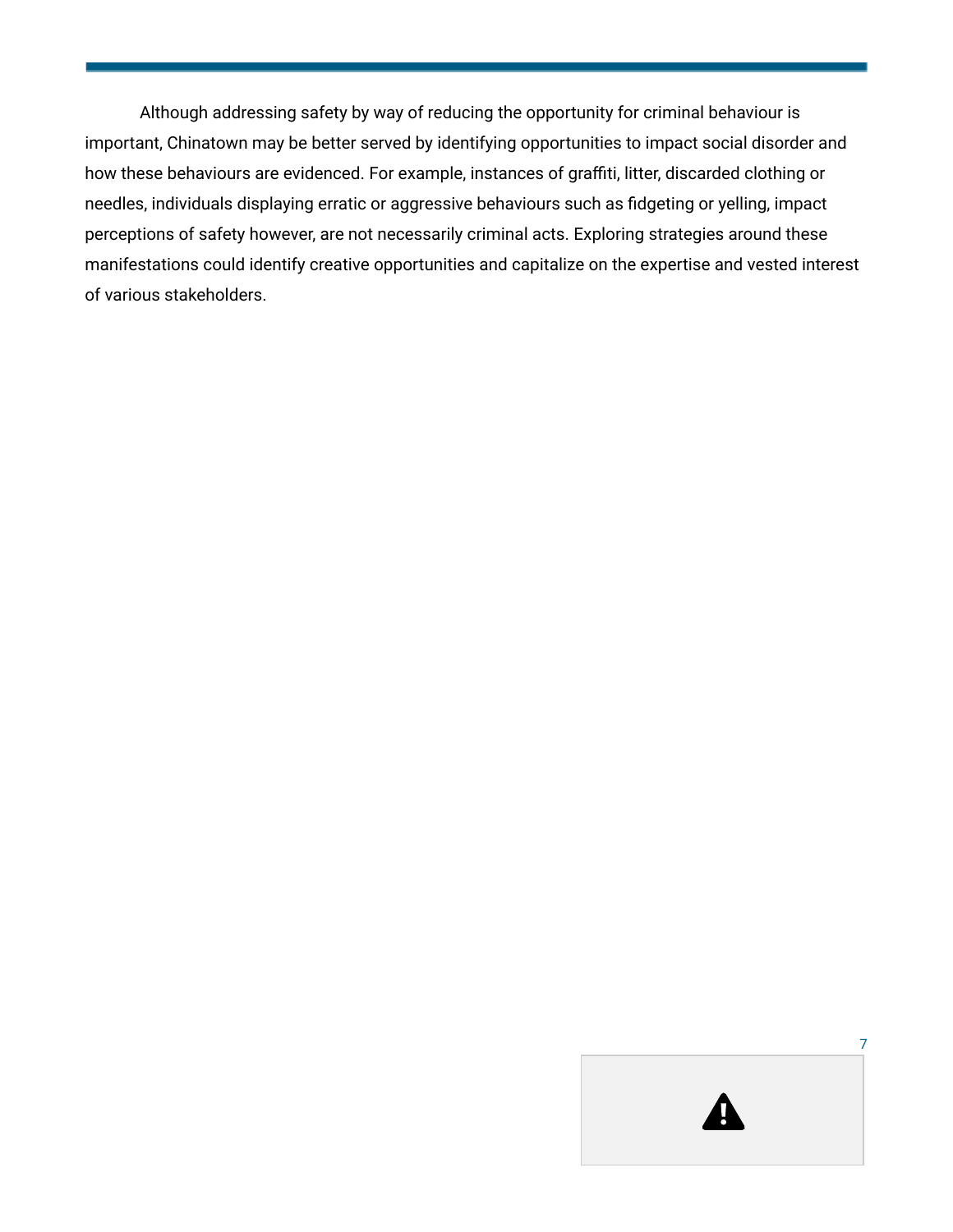# **SECOND GENERATION CPTED**

Second Generation principles may not appear as closely connected to safety as are target hardening and First Generation strategies; however they can be equally as impactful and in fact provide greater depth and longevity. Success will not occur while implementing a singular strategy in isolation and without consideration of the larger context. There often are not immediate impacts evident when implementing Second Generation strategies, this can be disheartening and lead to resistance. Therefore the rationale must be conveyed to stakeholders and expectations must be managed. If the impacts of strategies are not given sufficient time or maintenance to actualize, they will not have the intended or potential outcomes. Also, it is important that Second Generation strategies reflect a GBA+ lens (some consider this to be Third Generation). The experiences, interests and needs of all users should be taken into consideration and the community should be involved in the creation, implementation and maintenance of strategies. Their feedback should also be sought when analyzing impact.

# **THE PRINCIPLES 2**

**Social Cohesion:** *how social relationships are established and how they can be enhanced or maintained. These relationships should have a focus on solving local problems.*

**Connectivity:** *what linkages exist to the area from those outside the space including how are people accessing the space and how is inclusivity and diversity promoted. These linkages can be physical as well as social.*

**Community Culture:** *is there a common sense of community and purpose within the area and how are culture and social norms are conveyed.*

Threshold Capacity: does the space have the capacity to support its intended use and is there a diversity *of uses.*

<sup>2</sup> Adapted from the Edmonton Police Services CPTED Assessment Template and The International CPTED Association (ICA) Primer in CPTED - What is CPTED?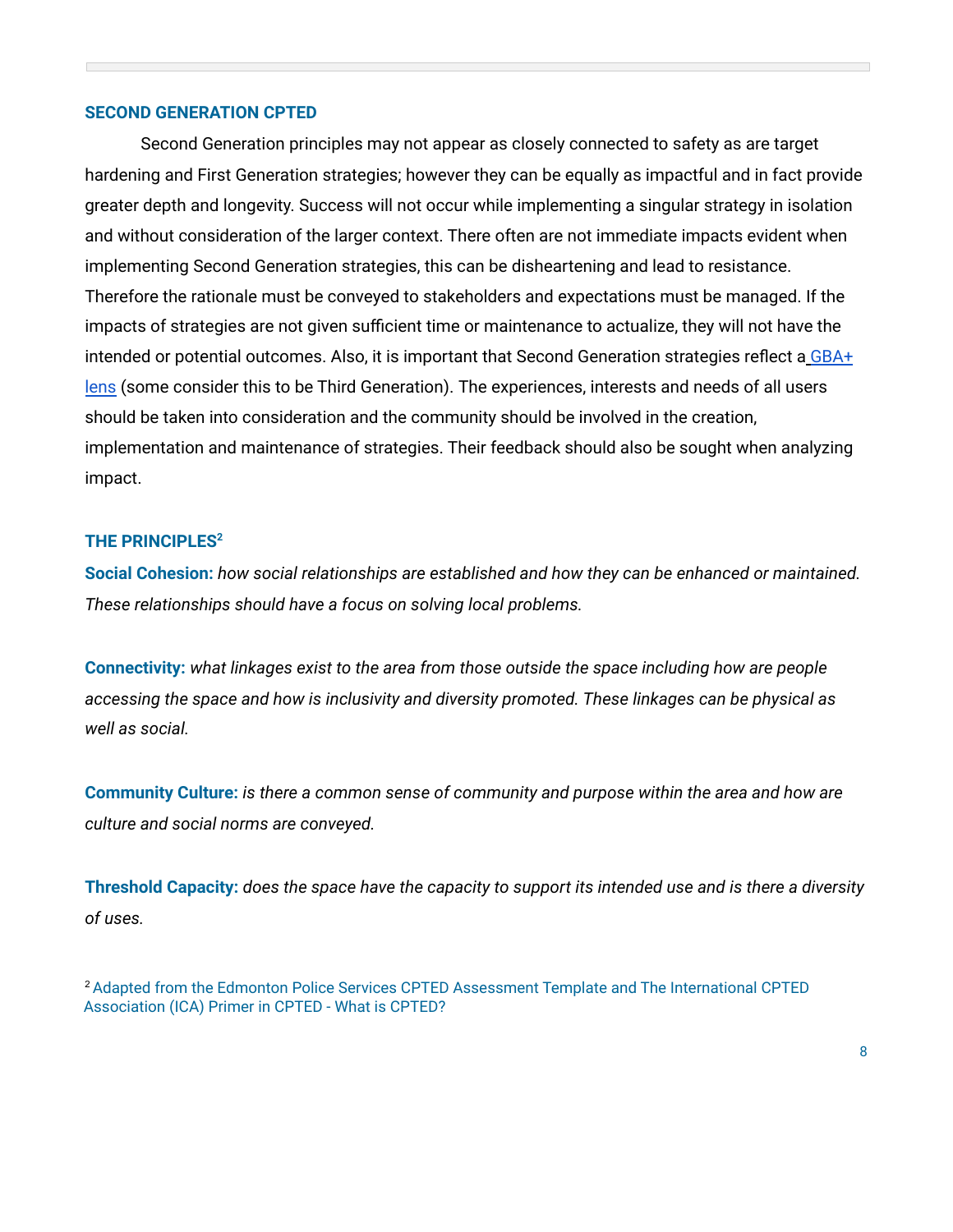#### **RECOMMENDATIONS**

A great deal of work is being done within Chinatown and the surrounding communities to establish a greater sense of vibrancy, safety and wellbeing; features which are not mutually exclusive. Chinatown is fortunate to have a diverse group of stakeholders, each with a varied but vested interest in the area and expertise that can inform Second Generation opportunities. The writer respectfully offers recommendations without the full awareness of previous efforts, those in development and what is currently being implemented. It is important to note that a great deal of the content of the well thought out Chinatown Strategy is reflective of Second Generation CPTED principles. If implementation continues, an increase in safety will be achieved byway of the Actions under each Pillar and subsequent economic development. Similarly the Chinatown Business Association and the Chinatown Transformation Collaborative hold considerable expertise and many of their activities bolster Second Generation principles.

There is evidently a very diverse mix of users in the space, many of whom appear to have competing interests and needs. It is essential to move forward with efforts that are underway to bring everyone together and to hear those needs. It can be assumed that everyone wants a sense of safety, however what that looks like and how that can be achieved will vary. It is hoped that commonalities can be identified and capitalized on when developing strategies to increase community safety. It is difficult to provide definitive recommendations as to how to estable cohesion without fulsome and ongoing engagement and consultation from different parties however much of this work appears to be underway through the Safer McCauley initiative and the McCauley Revitalization. Many of the strategies that further economic development also increase connectivity for those who are outside of the community. By enhancing features that bring people to the area, such as Chinatown as a cultural experience with a guided walking tour, cultural ambassadors, interpretive signage, promoting unique features, etc. and by exploring other opportunities that may make it more desirable to come to Chinatown such as free parking, public transportation, wayfinding signage, etc. those who are outside of the community may feel more motivated to come to the area and have a greater sense of connectivity. It is equally as important to maintain and enhance connectivity for those who live or work in close proximity to Chinatown. Consulting with this population regarding how to gain their ongoing commitment to the area will be important as this and the Chinese cultural community will likely be the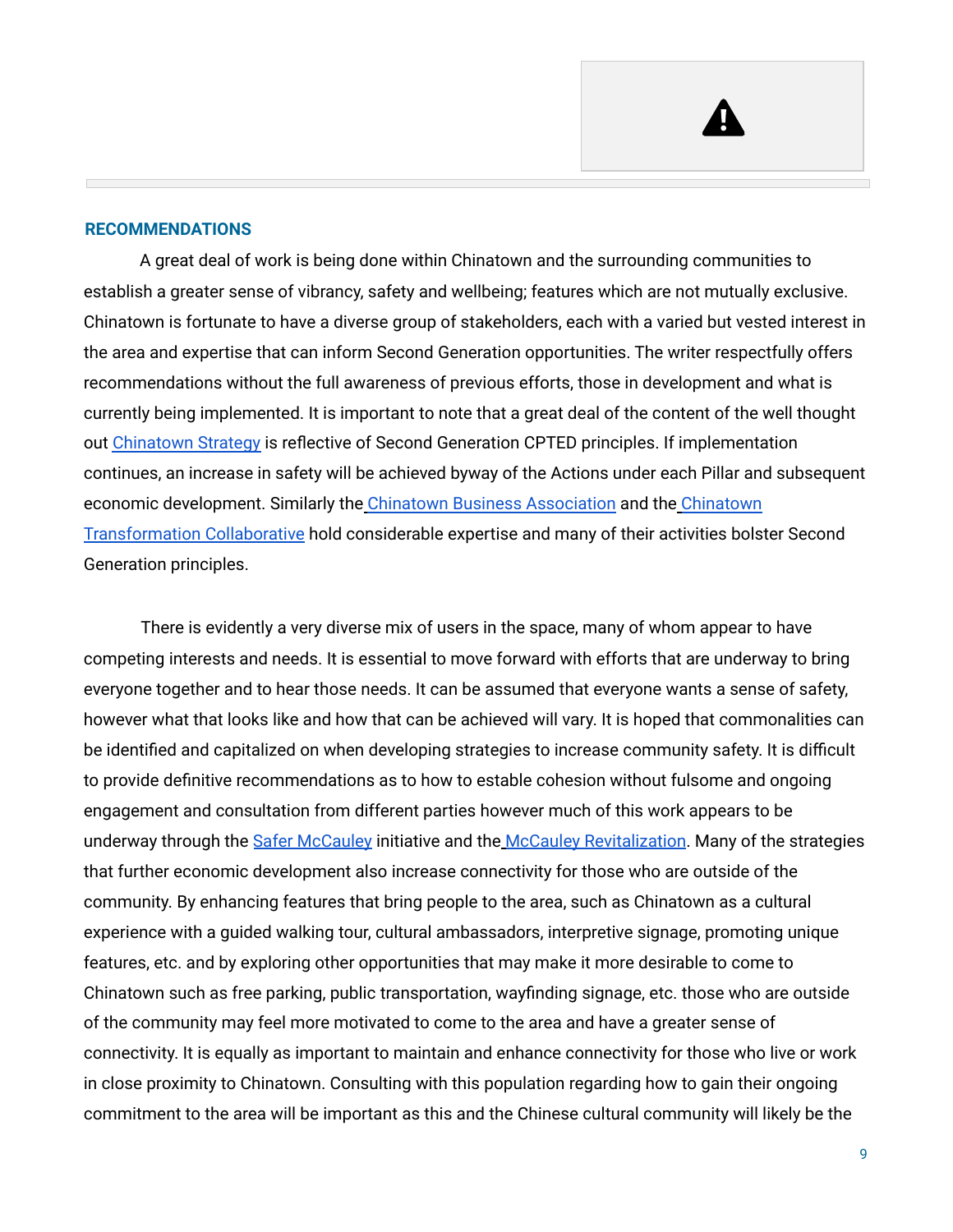strongest economic and social base for the area. Therefore opportunities to incentivise their participation in the local businesses and cultural experiences should be explored. A means of increasing connectivity is through community events. If these highlight all the area has to offer those who may be interested will have a variety of reasons to be drawn to and stay in the area for a longer period of time. In order to create and maintain momentum it may be beneficial to have smaller, more frequent events or experiences.

Likely due to the diversity of uses and users in the area, it appears that a consistent and common community culture has not been achieved. Means of identifying and establishing the desired social norms must be developed. This must include establishing parameters around respectful use of the spaces. Again, there is a great deal of work focusing on issues such as problematic properties, back alley cleanliness, beautification, concentration of services and predatory retailers, etc. all of which contribute to the social expectations and way of being within the community. First Generation efforts to maintain the area are essential as they support the establishment of community culture. Animating spaces without the actual presence of people yet conveying the perception that people frequent the area may be an important first step. As mentioned earlier, maintenance enhances this. Overfilled garbages, long grass, faded paint, dilapidated structures, etc, signals the threshold of what is acceptable and how people are allowed to use the space is low. This also sends the message that few people with a vested interest frequent the area to monitor how it is kept.

The opportunity to encourage new and local individuals to use the space is complicated by the complex needs and shifting concentration of some users. The diversification of users, how people are interacting with the space and who feels comfortable in the space (as well as why or why not) has been impacted. Efforts to shift the concentration of users to one where everyone has a sense of belonging and safety will undoubtedly be beyond complicated and multifaceted. It will likely need to take the larger social and political context into account. Advocacy regarding policies and the provision of social services may be necessary and most certainly the involvement and cooperation among all stakeholders.